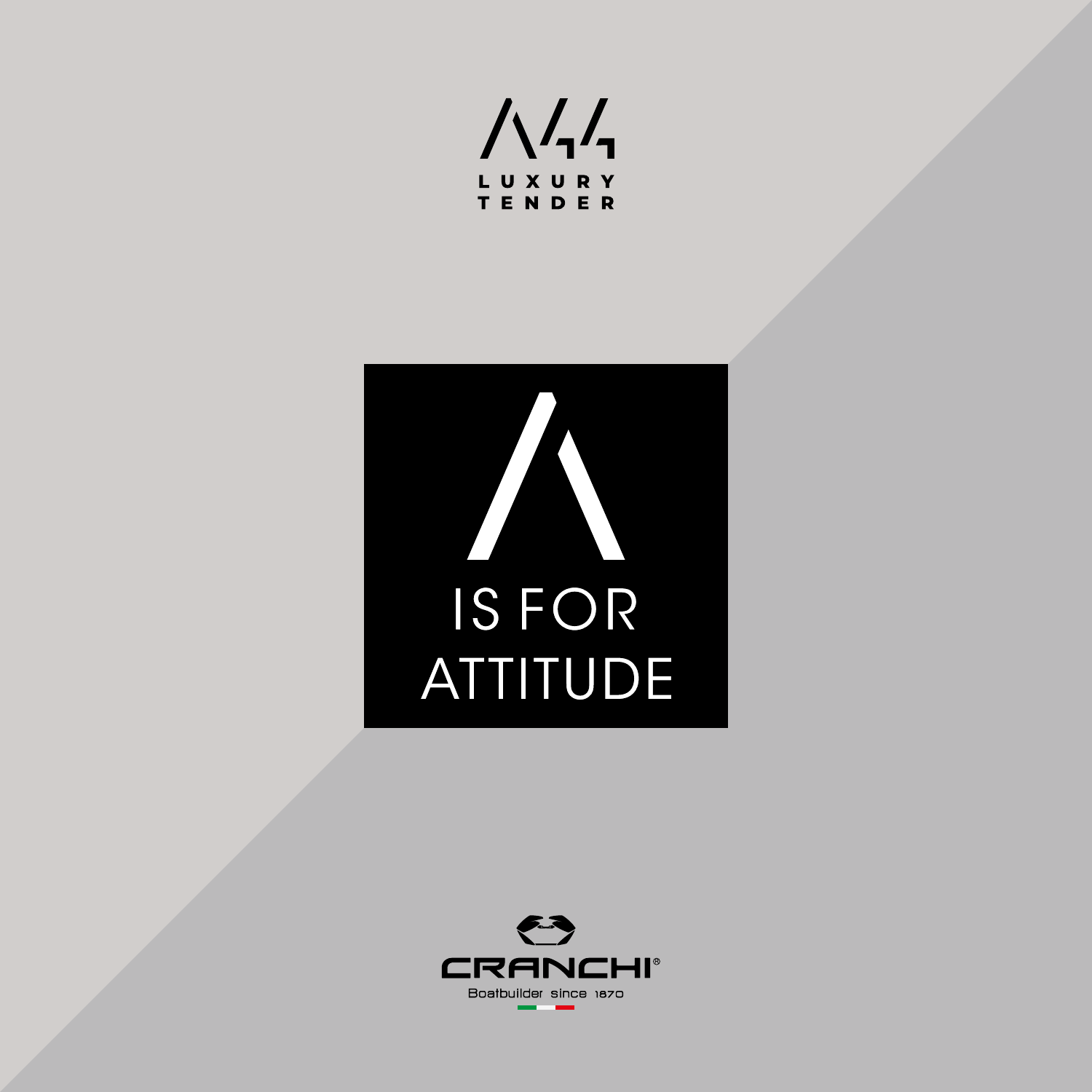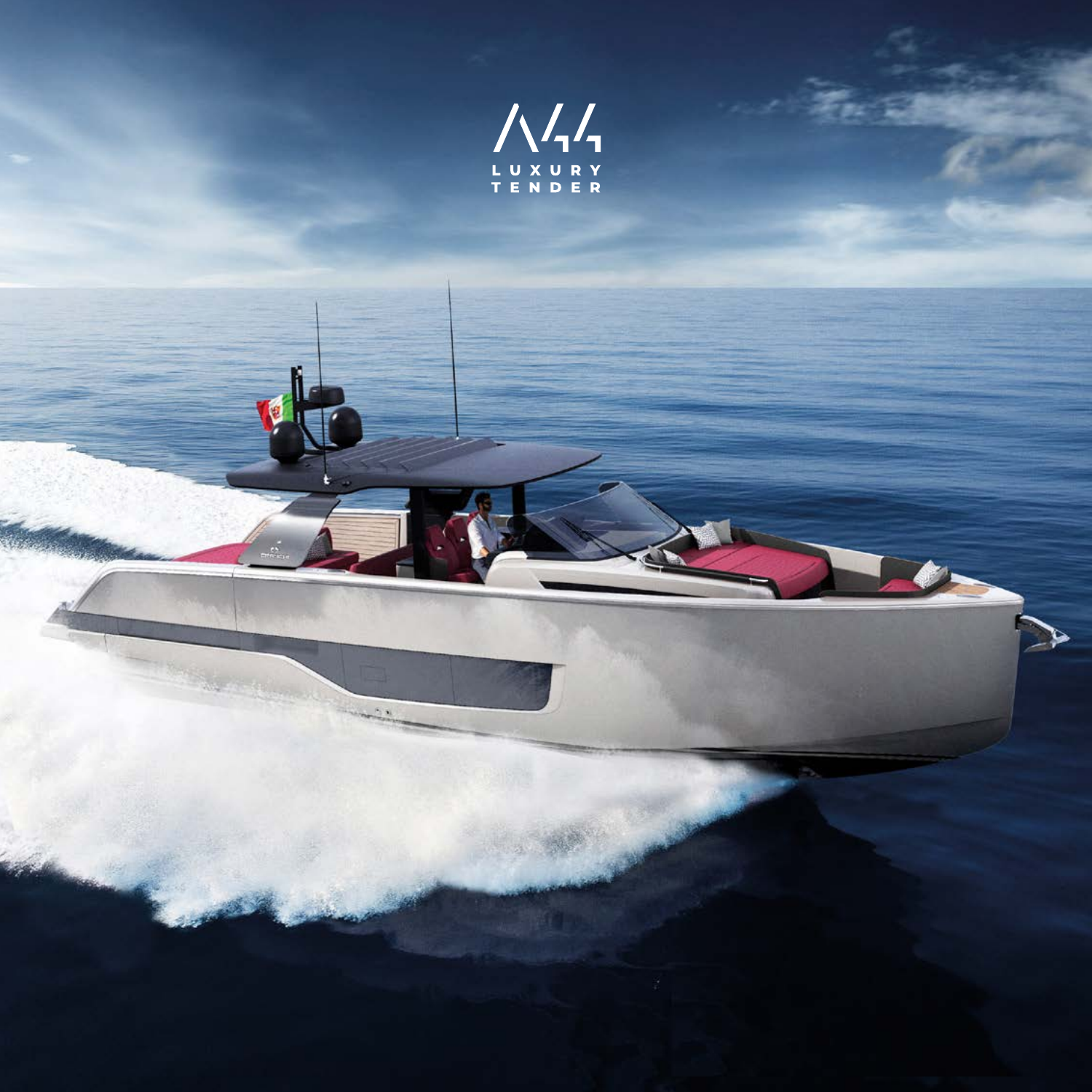Sali a bordo dell'A44 Luxury Tender e ti troverai nel regno del comfort assoluto: sarai su uno yacht che non ti chiederà mai un gesto che non sia elegante o un movimento che sia scomodo. Raggiungere la tua spiaggia preferita o un ristorante in riva al mare, accogliere gli ospiti di luxury resort, godersi una breve crociera: l'A44 renderà indimenticabili le tue "missioni" più piacevoli, offrendoti anche la possibilità di dormire a bordo grazie ai suoi quattro posti letto.

Ma è in coperta, a centro barca, sotto uno spettacolare hard top in fibra di carbonio a tutto baglio con sistema hi-fi integrato, che ti sentirai nella tua personale *wunderkammer* all'aria aperta, con area lounge, bar perfettamente attrezzato e postazione di pilotaggio con tre sedute sportive e una console dotata del meglio che l'elettronica possa fornire a oggi.

Senza difficoltà, ci si può spostare tanto verso prua, dove si trovano un prendisole e un elegante divanetto, come verso poppa, area consacrata al relax e al divertimento. L'ombra offerta dall'hard top può essere estesa anche al pozzetto grazie a comode appendici, così da rendere godibile in ogni momento della giornata questo grande spazio capace di trasformarsi: i fianchi della barca si abbattono per creare due ali in totale continuità con la pavimentazione del pozzetto. Si moltiplica così la superficie a disposizione e le possibilità di accesso al mare.

# IL TUO LUOGO DELLE MERAVIGLIE *A PLACE FULL OF WONDERS*

*Climb aboard the A44 Luxury Tender and you will find yourself in the realm of absolute comfort. You will be on a yacht that will never ask you for a gesture that is not elegant or uncomfortable. Reach your favorite beach or a restaurant by the sea and welcome guests to luxury resorts and enjoy a short cruise. The A44 will make your most enjoyable cruises unforgettable, offering you the flexibility to sleep on board due to the incorporation of four berths.*

*But it is on deck, amidships, under a spectacular full width carbon fibre hard top with an integrated hi-fi system that you will feel in your open-air* wunderkammer *with lounge area, fully equipped bar and cockpit with three sports seats and a console equipped with the best that electronics can provide today.*

*You can move with ease towards the bow, where there is a sundeck and an elegant sofa as well as towards the stern, an area dedicated to relaxation and fun. The shade offered by the hard top can also be extended to the cockpit thanks to convenient additions to make this large space enjoyable at any time of the day. The sides of the boat fold down to create two wings in total continuity with the cockpit flooring. This increases the available surface and the possibilities of accessing the sea.*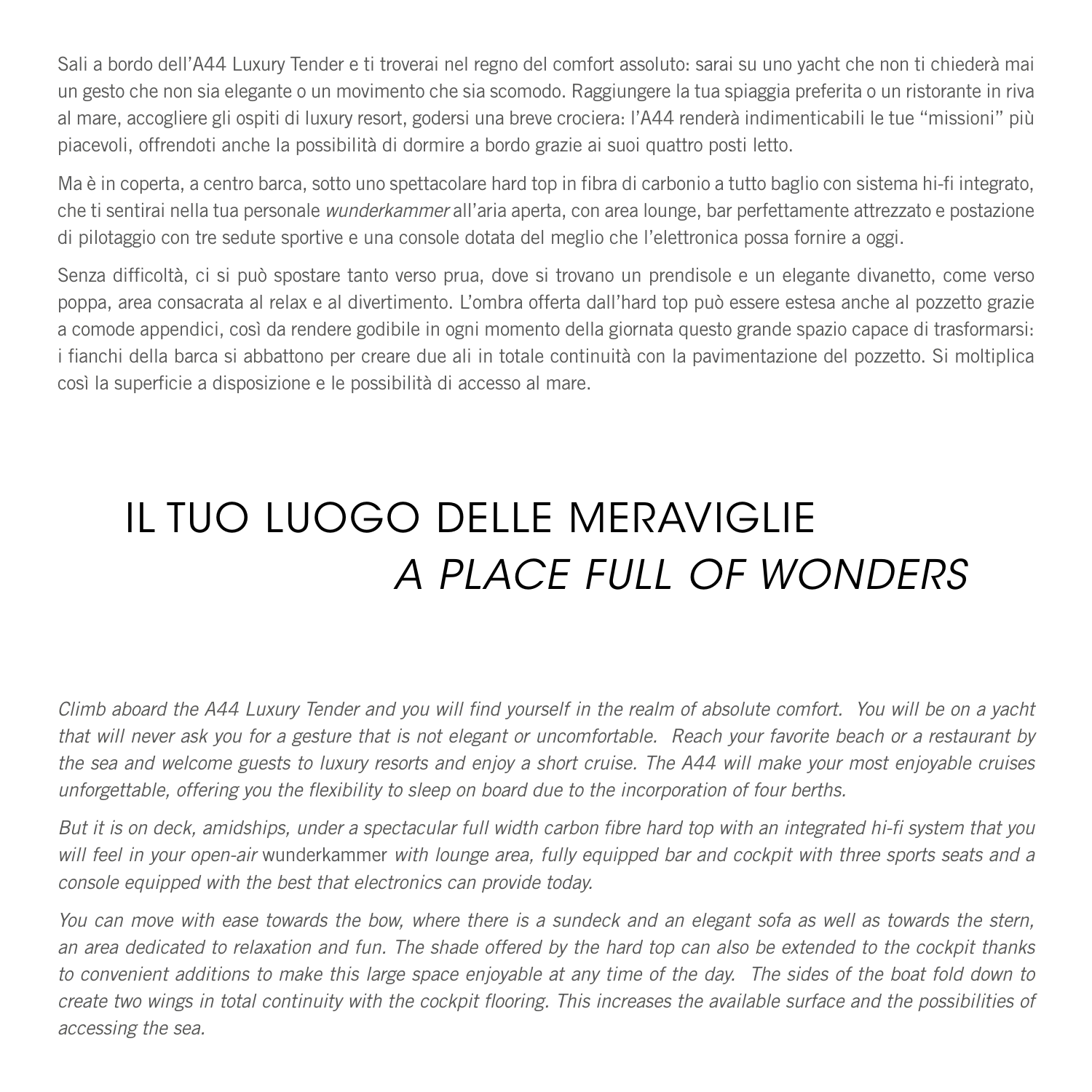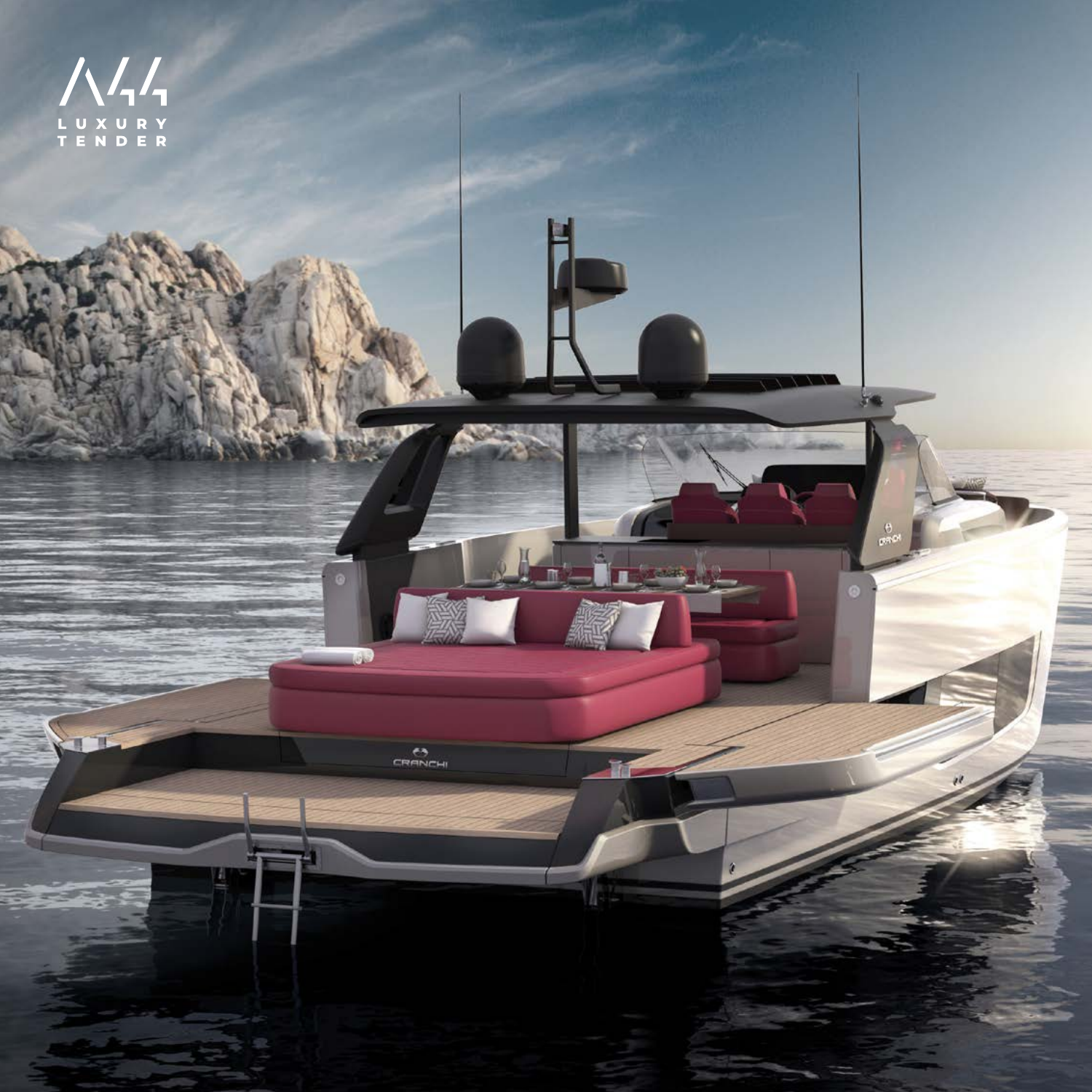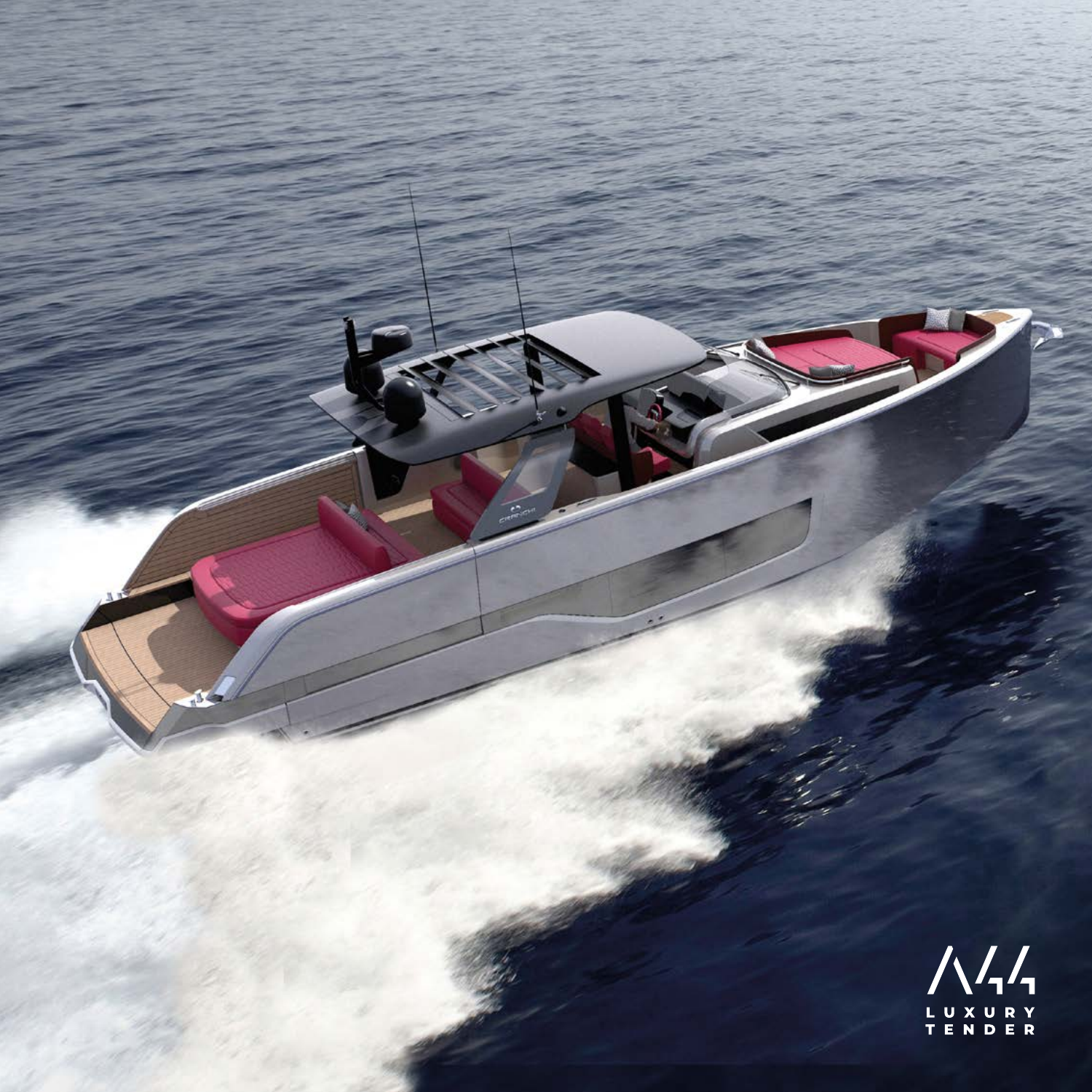

 $\sqrt{\sqrt{2}}$ LUXURY<br>TENDER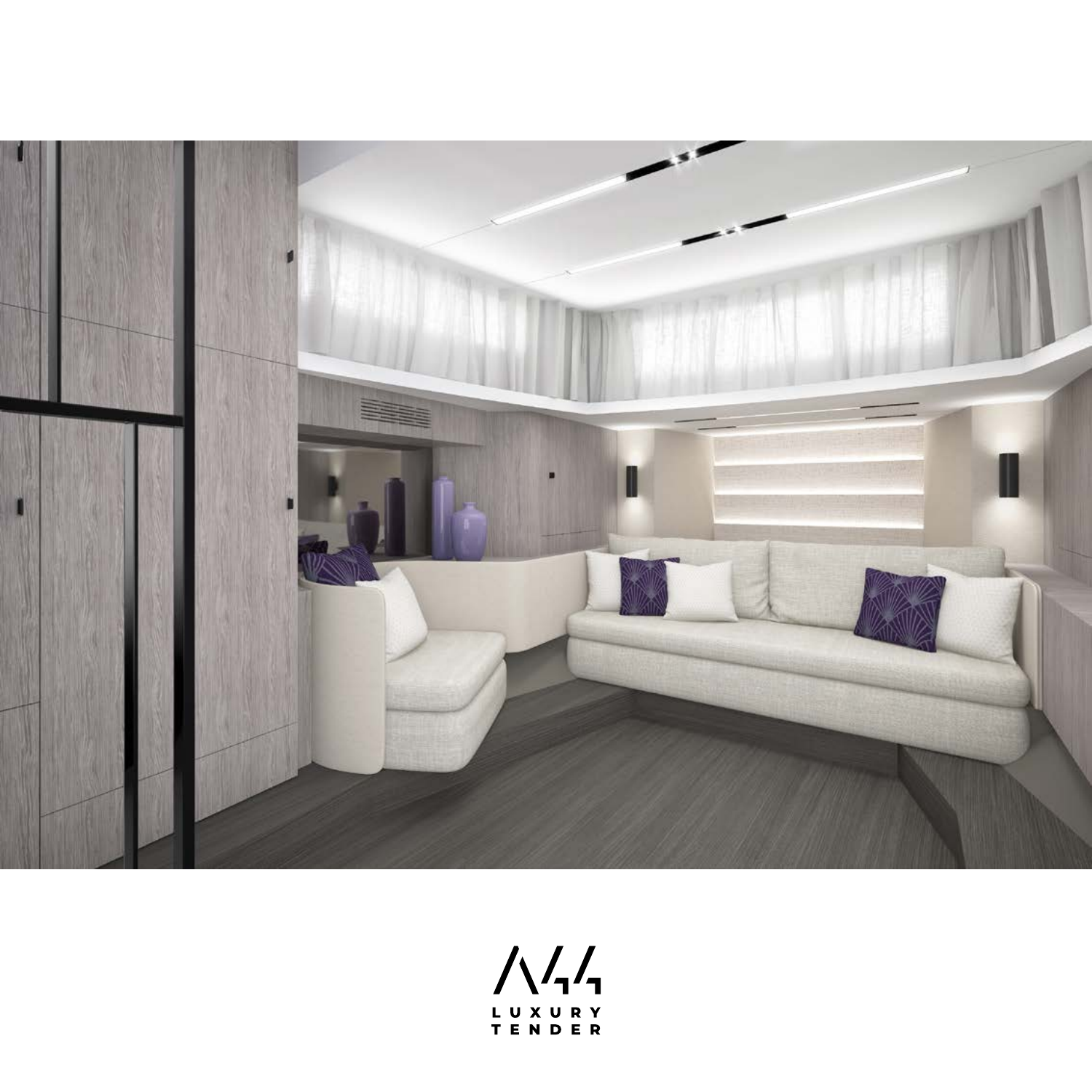

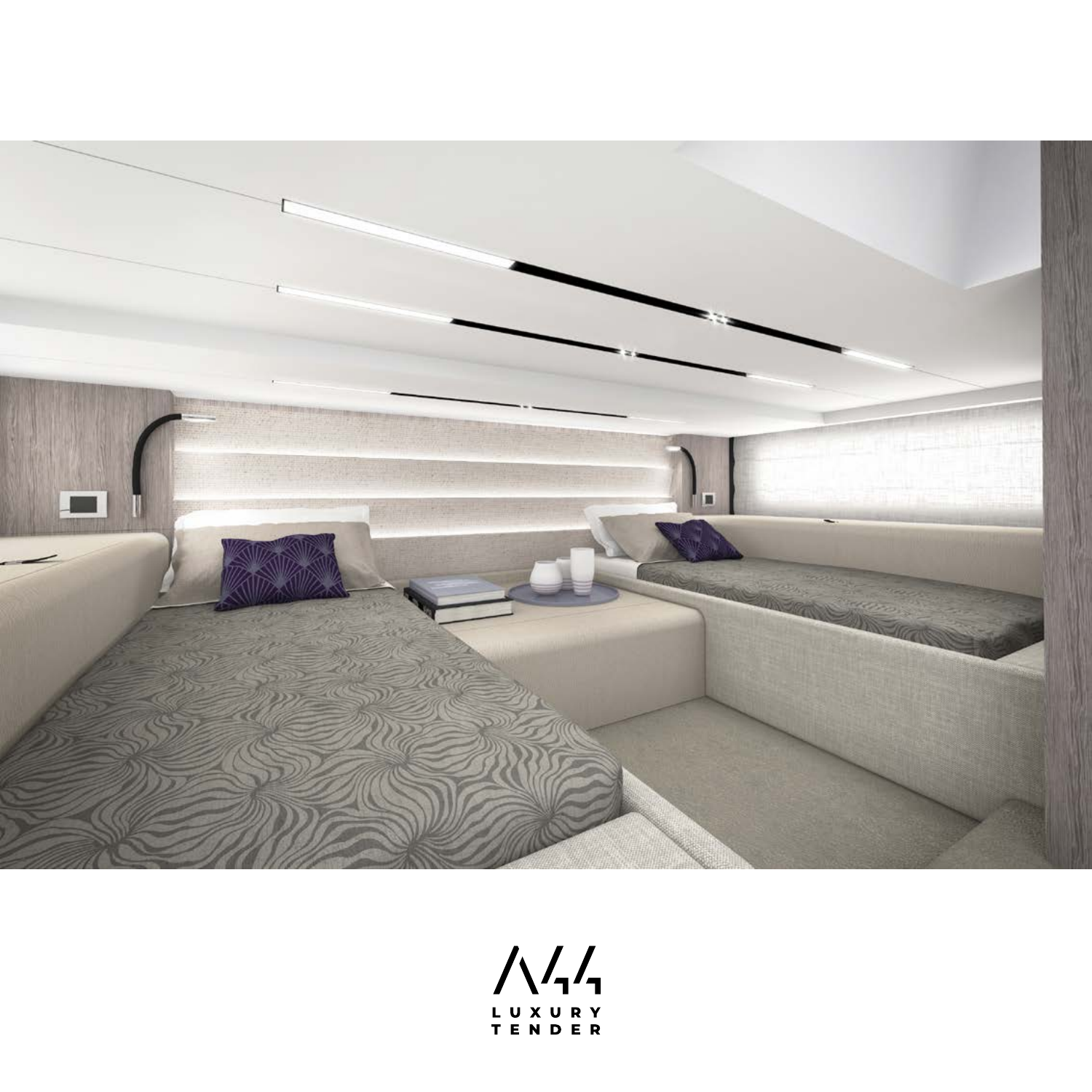

### DATI TECNICI\**/ TECHNICAL SPECIFICATIONS\**

| CAPACITÀ SERBATOIO ACQUE NERE / WASTE WATER TANK.  2001/53 US gal / 43 UK gal |
|-------------------------------------------------------------------------------|
|                                                                               |

\**Dati di progetto non vincolanti / Soggetti a cambiamenti | Not binding design data / Subject to change*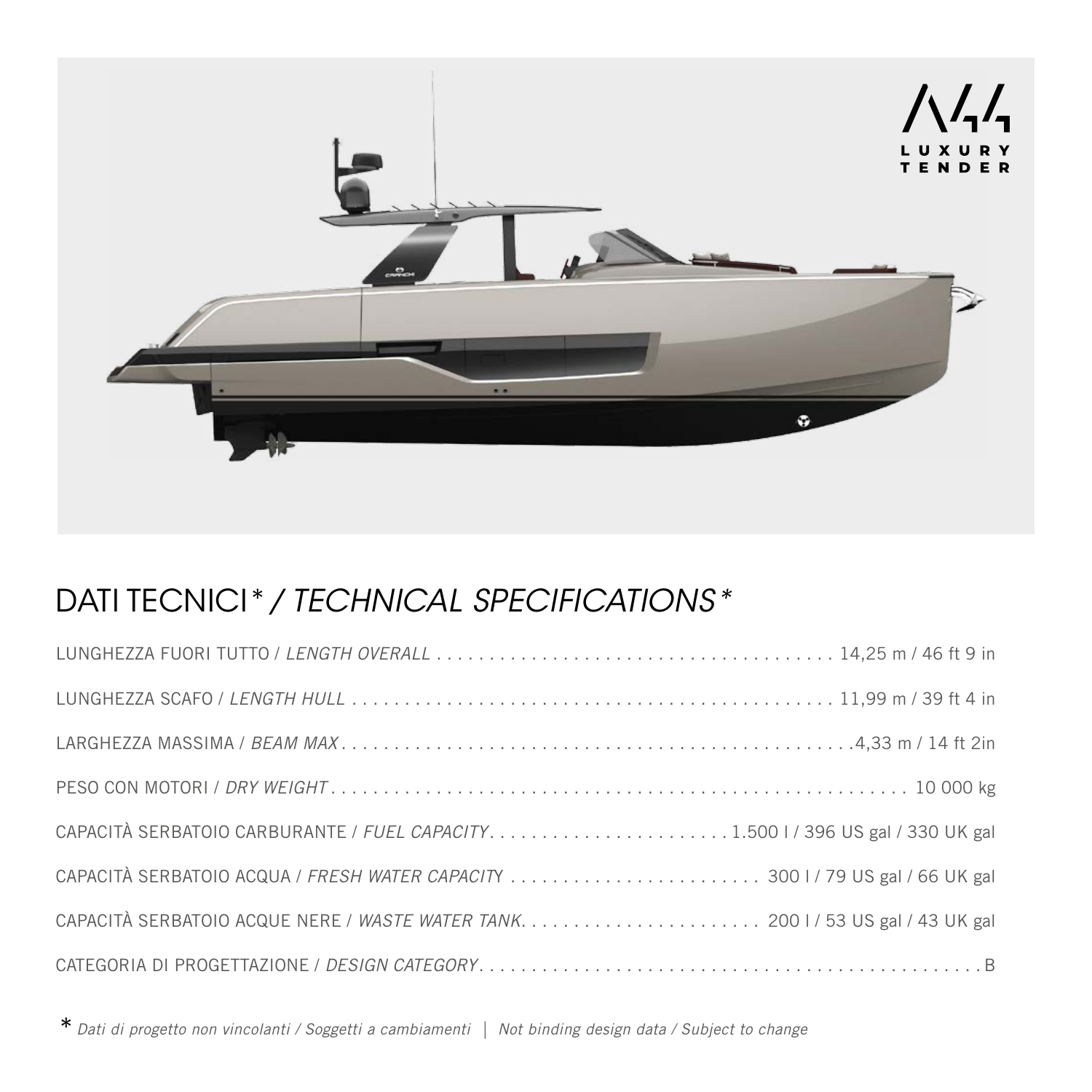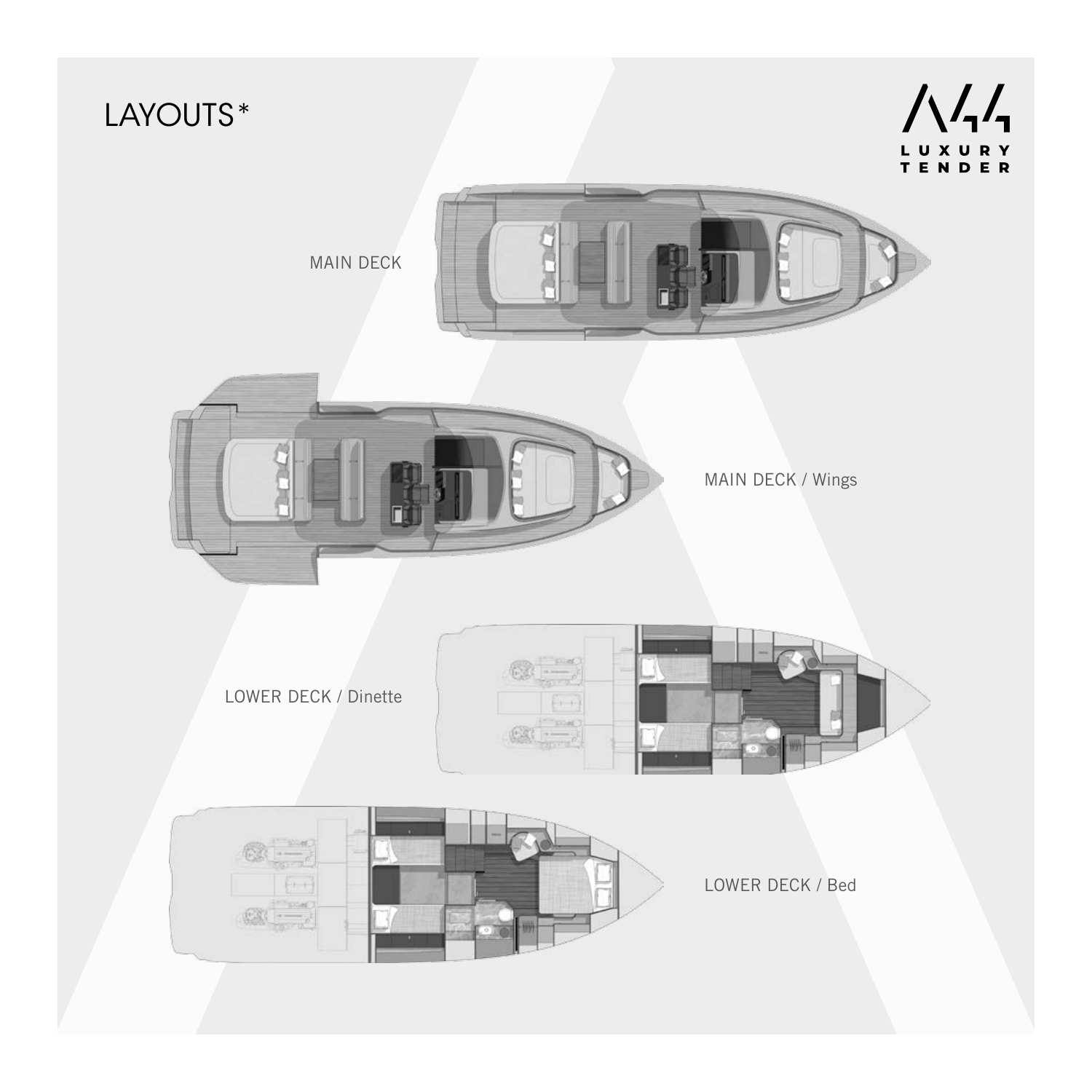# CRANCHI ATELIER

Il colore dello scafo dell'A44 Luxury Tender può essere personalizzato scegliendo tra le molte opzioni offerte dalla palette proposta da Cranchi Atelier; una palette che nel 2021 si arricchisce di nuove proposte fashion: il Bianco Panarea, il Rosso Diablo e il Verde Montecarlo.

La libertà concessa dal programma di customizzazione Cranchi Atelier è praticamente illimitata: i dealer e gli esperti di design del Cantiere sono pronti ad ascoltare i desideri degli armatori, a presentare le molte opzioni disponibili e a valutare lo sviluppo di nuove vernici e ulteriori optional.

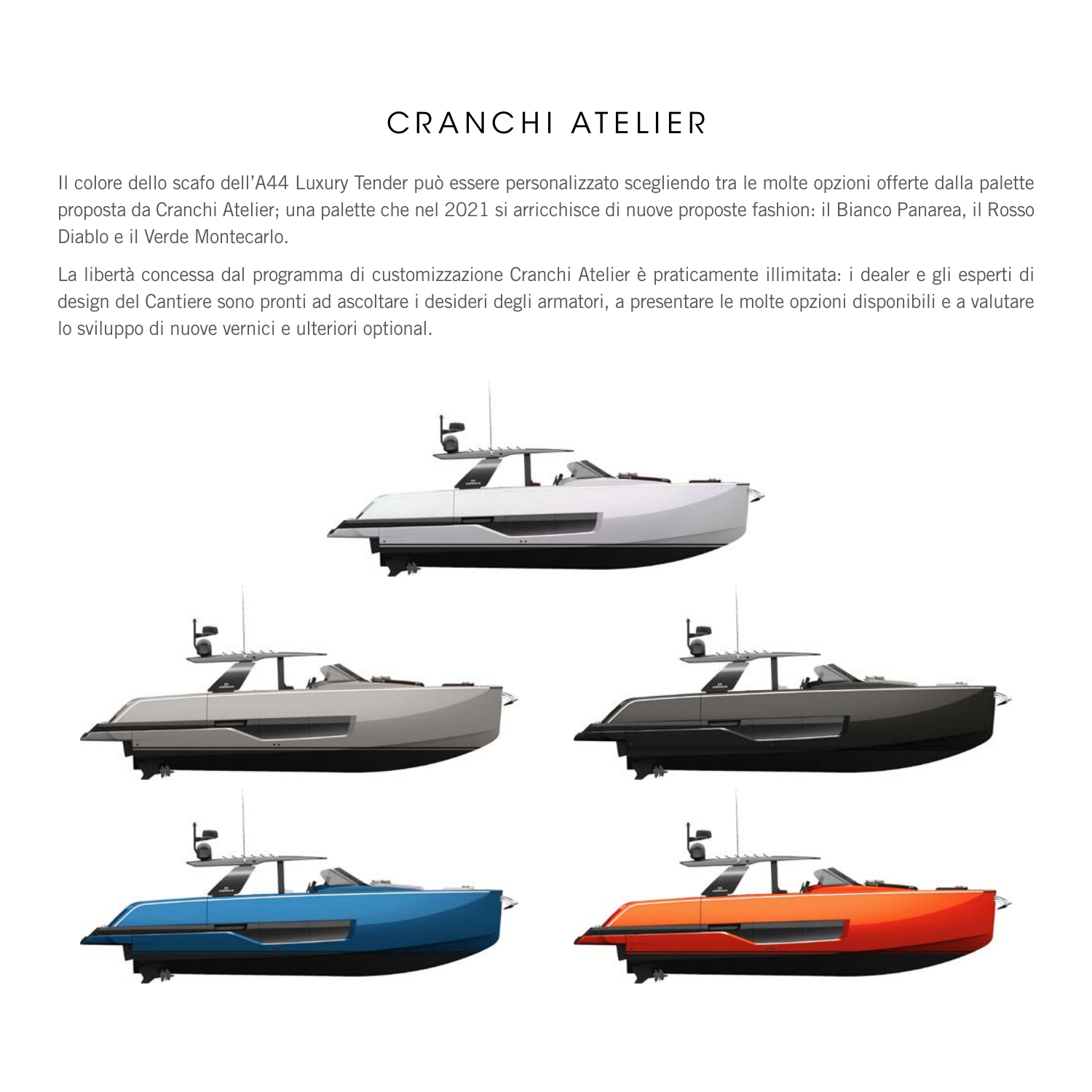# CRANCHI ATELIER

*A44 Luxury Tender hull colour can be customised by choosing from the many options offered by the palette proposed by Cranchi Atelier; a palette that in 2021 is enriched with new fashion proposals, the Bianco Panarea, the Rosso Diablo and the Verde Montecarlo.*

*The freedom granted by the Cranchi Atelier customisation program is practically unlimited and the shipyard's dealers and design experts are ready to listen to the wishes of the owners to present the many options available and to evaluate the development of new paints and additional options.*

| <b>BIANCO PANAREA</b> | <b>BIANCO PANAMA</b> | AZZURRO INFINITO | <b>BLU AMALFI</b> | <b>BLU MURANO</b> | VERDE MONTECARLO | GRIGIO MEDUSA | GRIGIO COSMO | GRIGIO NUBE | GRIGIO MERCURIO | ESPRESSO | ROSSO DIABLO | NERO VULCANO |
|-----------------------|----------------------|------------------|-------------------|-------------------|------------------|---------------|--------------|-------------|-----------------|----------|--------------|--------------|
|                       |                      |                  |                   |                   |                  |               |              |             |                 |          |              |              |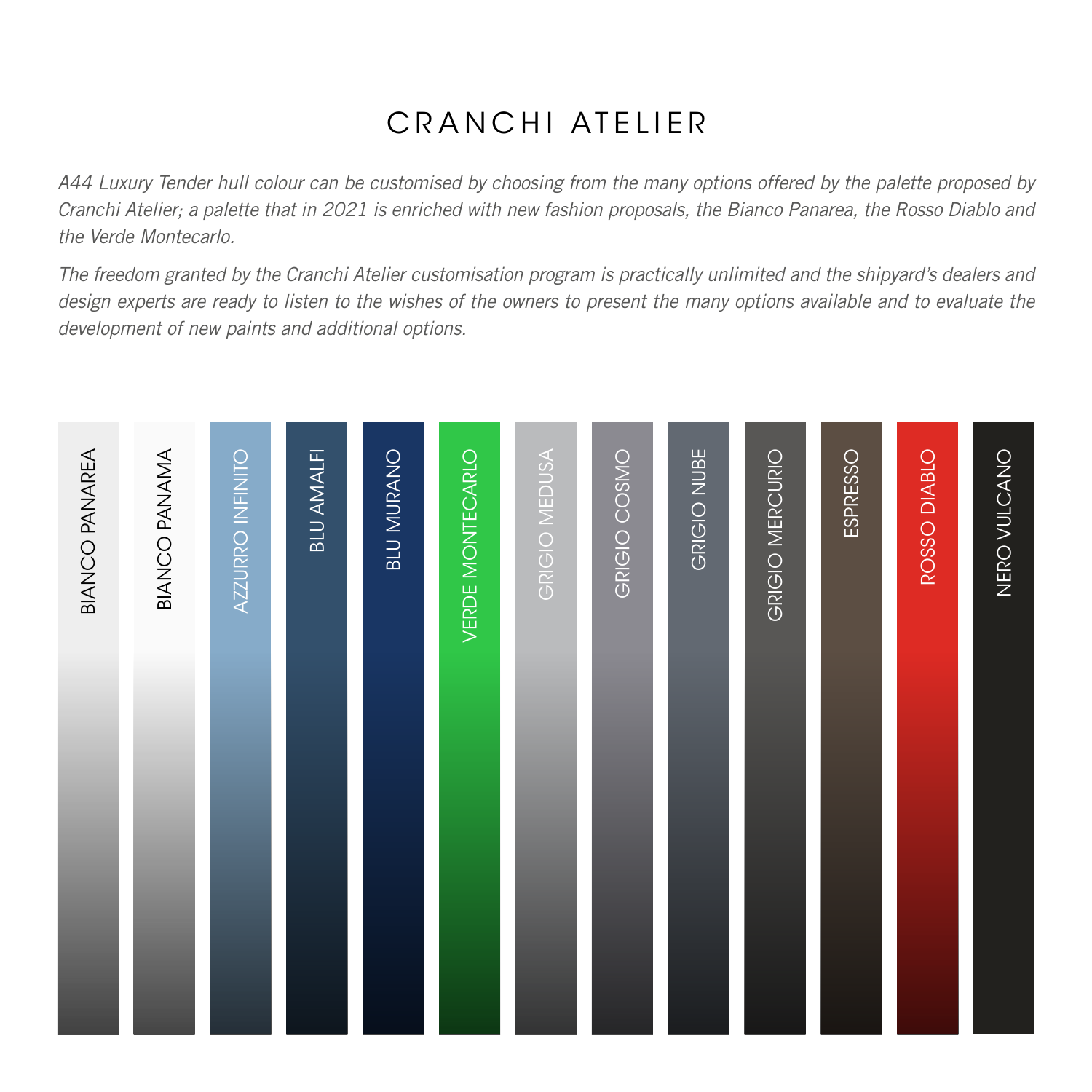

Il Cranchi Private Show offre agli appassionati interessati all'acquisto di uno yacht l'opportunità di visionare la gamma Cranchi e testare in mare i modelli preferiti

L'evento si svolge presso il Marine Test Centre, a San Giorgio di Nogaro sul Mar Adriatico, il primo showroom permanente di Cranchi Yachts, comodamente raggiungibile da Milano, Venezia e Trieste Gli ospiti saranno accolti in un ambiente esclusivo, privato e sicuro. Per tutti gli spazi così come per tutti gli yacht è garantita la completa sanificazione prima di ogni prova e di ogni visita.

*The Cranchi Private Show offers enthusiasts interested in buying a yacht the opportunity to view the Cranchi range and test their favorite models at sea.*

 *The event, accessible by appointment only, takes place at the Marine Test Centre, in San Giorgio di Nogaro on the Adriatic Sea, the first permanent showroom of Cranchi Yachts, located in a splendid natural setting easily accessible from the airports of Milan, Venice and Trieste. Owners will be welcomed individually in an exclusive, private and safe environment. Complete cleanliness is guaranteed for all spaces as well as for all yachts before each test and visit.*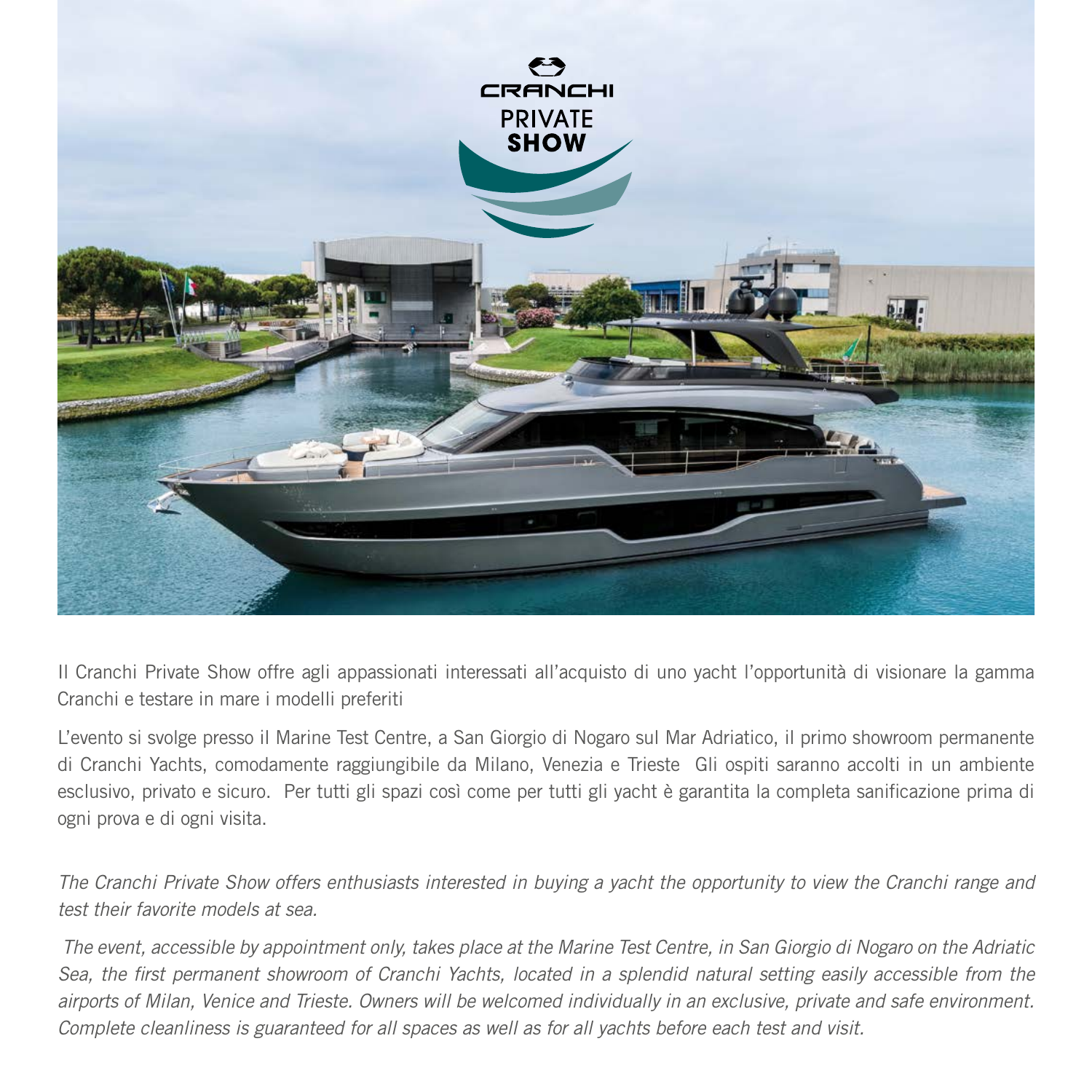#### GET MORE ON CRANCHI.COM



[MORE IMAGES AND INFO](https://www.cranchi.com/yachts/a44-luxury-tender?utm_source=brochure&utm_medium=pdf&utm_content=A44)

**CRANCHI** Atelier

[INFO AND CONTACTS](https://www.cranchi.com/yachts/a44-luxury-tender?utm_source=brochure&utm_medium=pdf&utm_content=A44)



[BOOK YOUR TEST DRIVE](https://www.cranchi.com/contacts/cranchi-private-show?utm_source=brochure&utm_medium=pdf&utm_content=A44)



[COMPANY PROFILE AND MODEL RANGE](https://www.cranchi.com?utm_source=brochure&utm_medium=pdf&utm_content=A44)